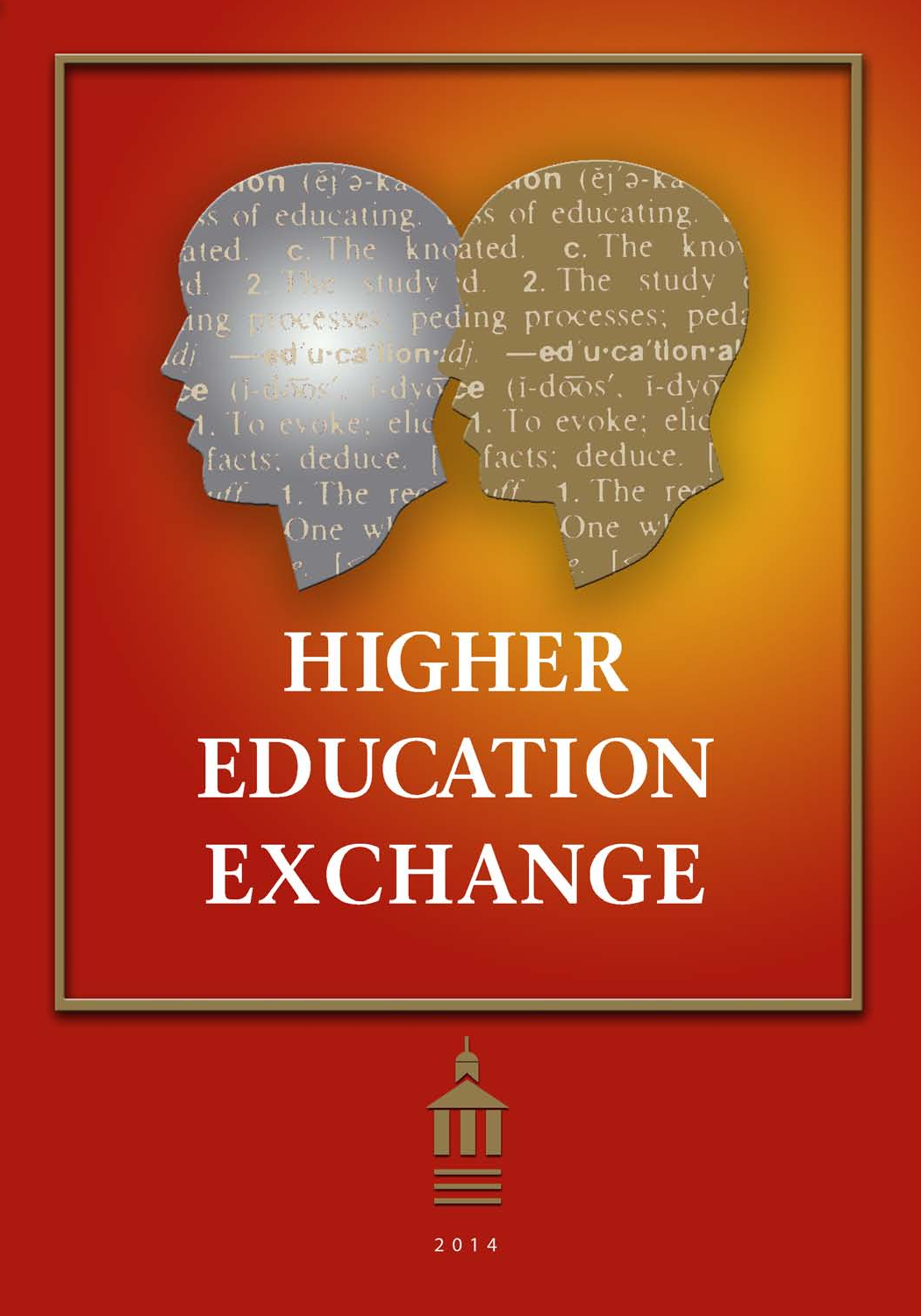| Editors                                                                 | David W. Brown              |
|-------------------------------------------------------------------------|-----------------------------|
|                                                                         | Deborah Witte               |
| Copy Editor                                                             | Joey Easton                 |
| Art Director/Production                                                 | Long's Graphic Design, Inc. |
| Cover Design, Illustrations, and Formatting Long's Graphic Design, Inc. |                             |

The Kettering Foundation is a nonprofit operating foundation, chartered in 1927, that does not make grants but welcomes partnerships with other institutions (or groups of institutions) and individuals who are actively working on problems of communities, governing, politics, and education. The interpretations and conclusions contained in the *Higher Education Exchange*, unless expressly stated to the contrary, represent the views of the author or authors and not necessarily those of the foundation, its trustees, or officers.

#### **Copyright © 2014 by the Kettering Foundation**

The *Higher Education Exchange* is founded on a thought articulated by Thomas Jefferson in 1820:

> I know no safe depository of the ultimate powers of the society but the people themselves; and if we think them not enlightened enough to exercise their control with a wholesome discretion, the remedy is not to take it from them, but to inform their discretion by education.

In the tradition of Jefferson, the *Higher Education Exchange* agrees that a central goal of higher education is to help make democracy possible by preparing citizens for public life. The *Higher Education Exchange* is part of a movement to strengthen higher education's democratic mission and foster a more democratic culture throughout American society. Working in this tradition, the *Higher Education Exchange* publishes case studies, analyses, news, and ideas about efforts within higher education to develop more democratic societies.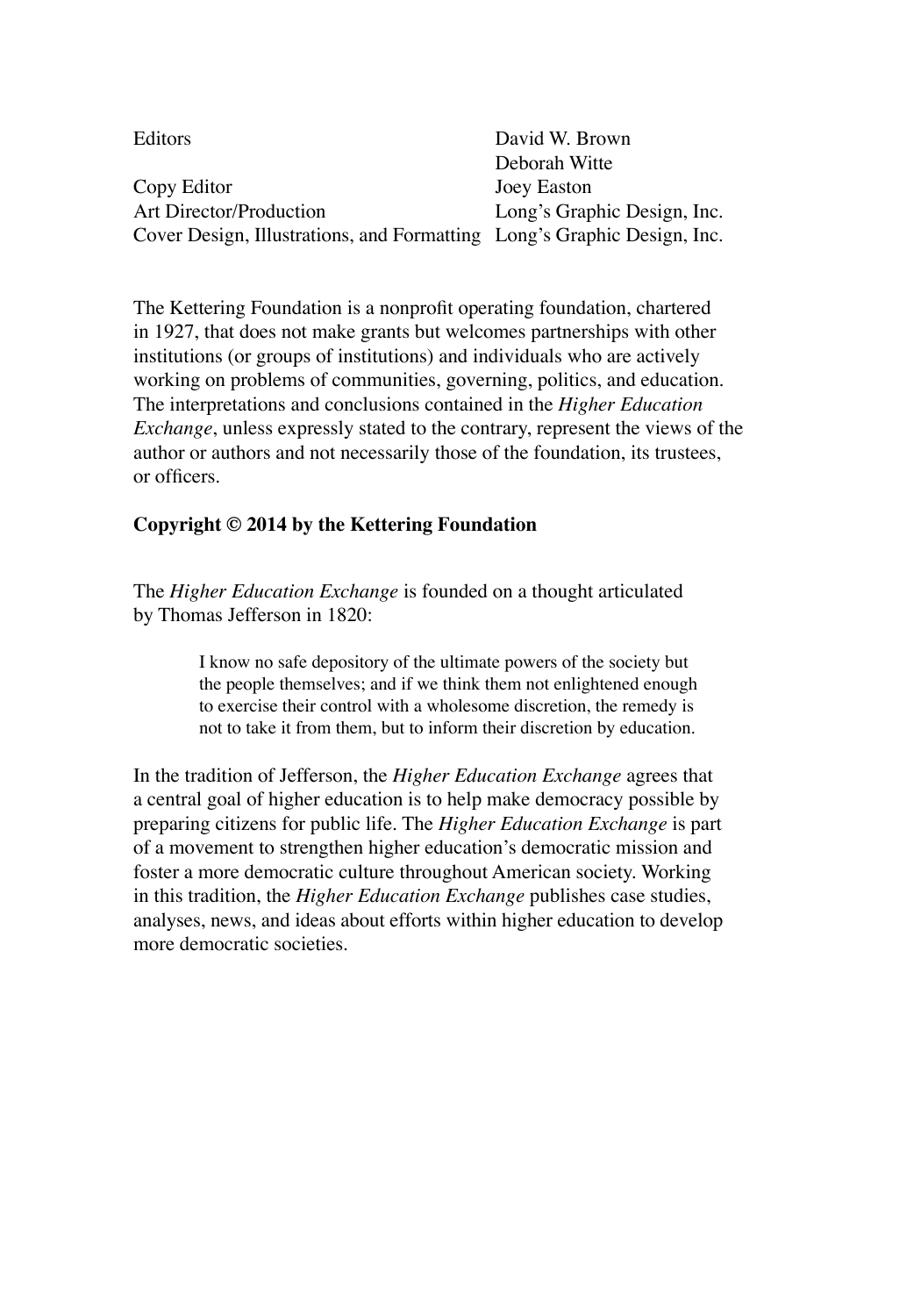

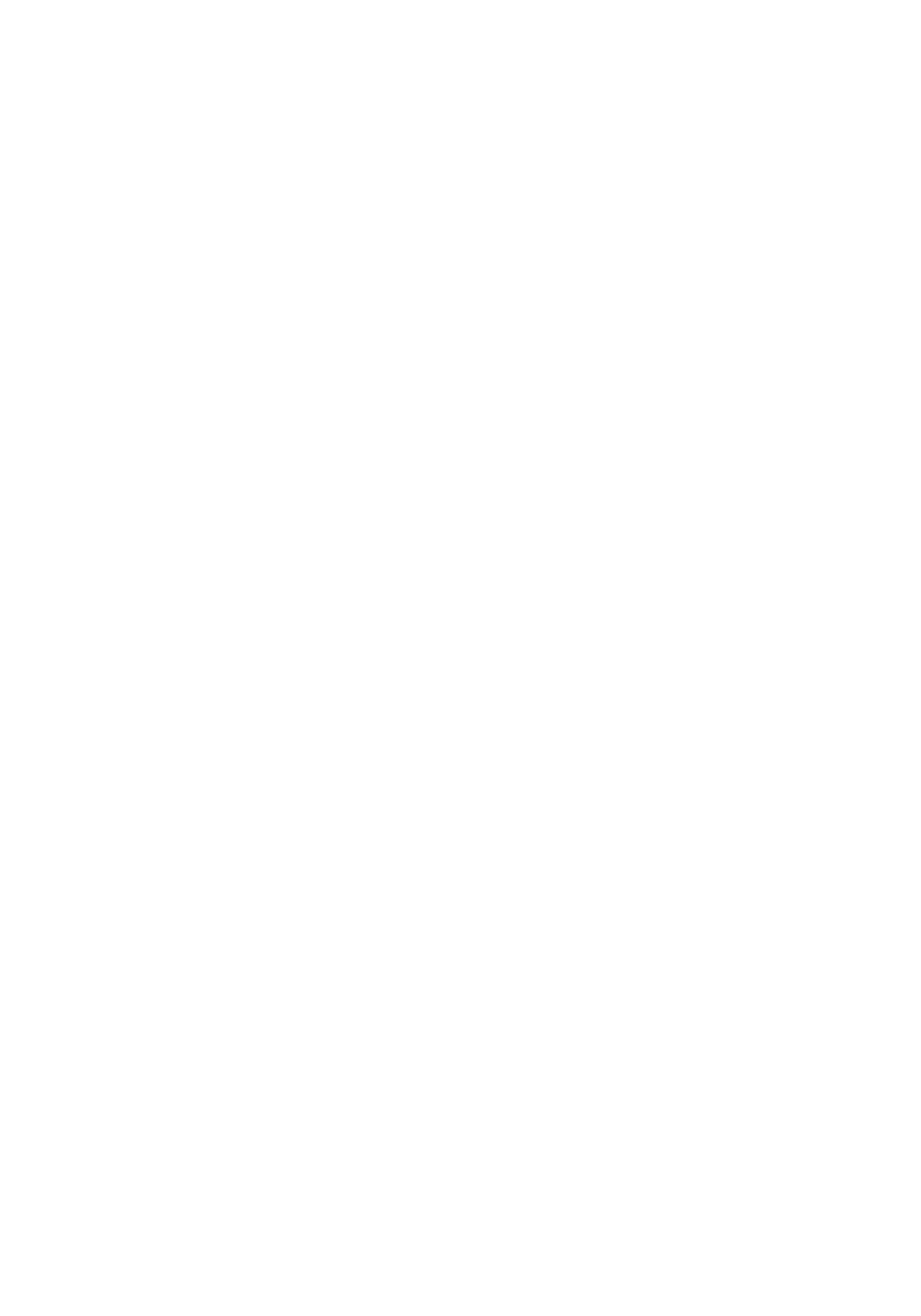## **CONTENTS**

| Deborah Witte                                                 | Foreword                                                                                                | $\mathbf{1}$   |
|---------------------------------------------------------------|---------------------------------------------------------------------------------------------------------|----------------|
| Claire Snyder-Hall                                            | Faculty Happiness and Civic Agency                                                                      | $\overline{4}$ |
| David W. Brown                                                | <b>Blind Spots in Academe</b>                                                                           | 14             |
| Theodore R. Alter<br>Jeffrey C. Bridger<br>Paloma Z. Frumento | Faculty, Citizens, and Expertise in Democracy                                                           | 22             |
| Adam Weinberg                                                 | A Vision for the Liberal Arts:<br>An Interview with Adam Weinberg                                       | 31             |
| Lorlene Hoyt                                                  | University Civic Engagement:<br>A Global Perspective                                                    | 42             |
| Richard M. Battistoni                                         | Beyond Service and Service Learning:<br><b>Educating for Democracy in College</b>                       | 53             |
| Romand Coles and<br><b>Blase Scarnati</b>                     | Beyond Enclosure: Pedagogy for a<br>Democratic Commonwealth                                             | 65             |
| Marietjie Oelofsen                                            | We Are the Ones We Have Been Waiting For:<br>The Promise Of Civic Renewal In America<br>By Peter Levine | 80             |
| David Mathews                                                 | Who Are the Citizens We Serve? A View<br>from the Wetlands of Democracy                                 | 85             |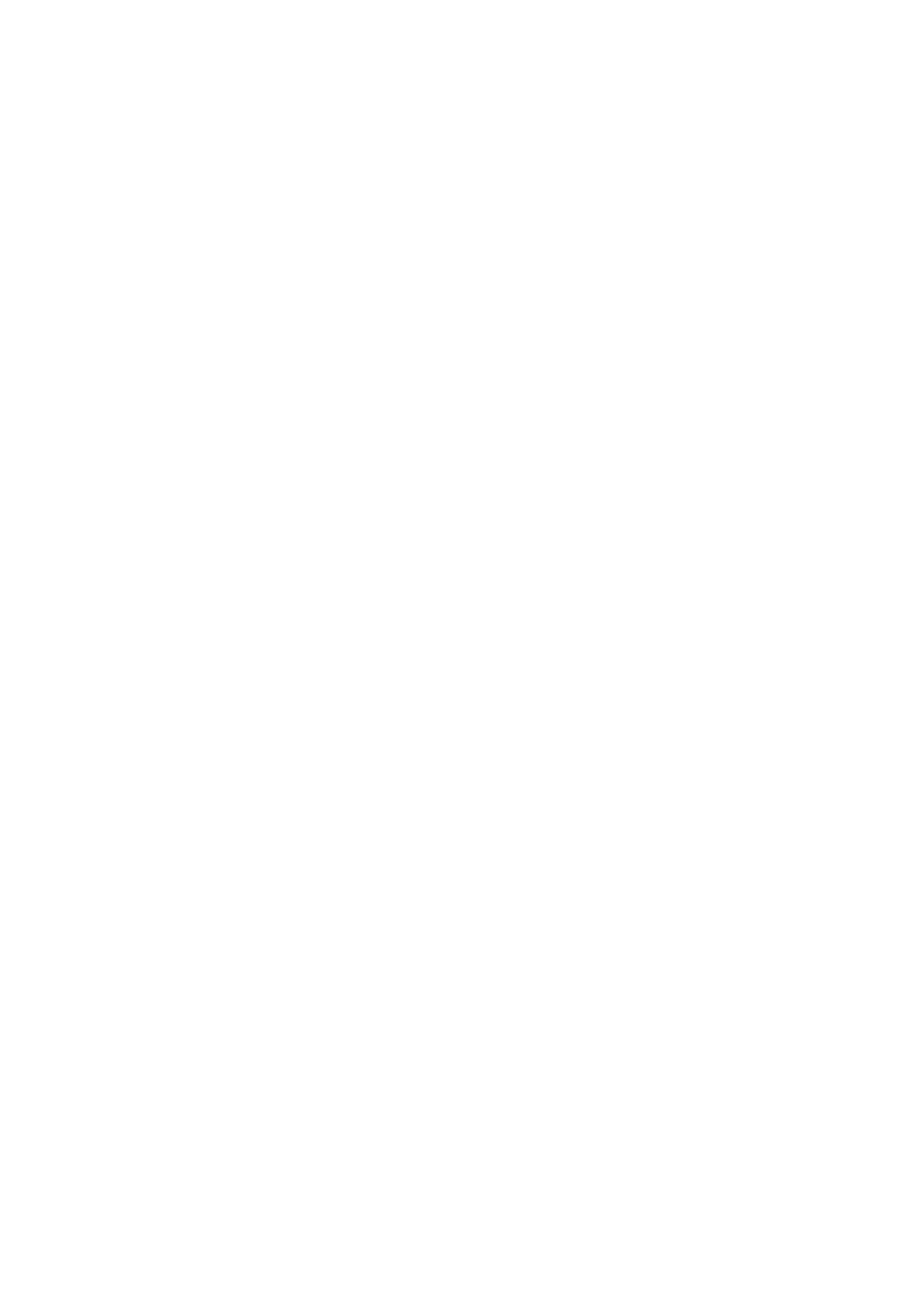### A VISION FOR THE LIBERAL ARTS

An Interview with Adam Weinberg

*David Brown, coeditor of the* Higher Education Exchange*, spoke with Adam Weinberg, recently installed president of Denison University. Brown was interested in learning more about the implications of Weinberg's vision for the liberal arts at Denison, and in America's public life.*

**Brown:** You would use "a residential campus as a design studio for students to practice liberal arts skills." Aren't most traditional liberal arts colleges these days seriously challenged by and preoccupied with other priorities?

**Weinberg:** We can't cede this ground. If the residential part of what we do is not central to the educational process, then it is hard to justify the expense. In challenging times, organizations need to be keenly aware of their assets, and they need to leverage them fully. In my view, one of the strengths of traditional liberal arts colleges is the residential experience and the ways it enhances the breadth and depth of the learning.

In my view, the residential part is central to the learning process and needs to be treated as a co-curriculum. A college campus should be a design studio that gives students space to practice their liberal arts skills, thereby deepening mastery in the same way a musician or athlete deepens their craft by practicing their skills. For example, in the classroom, students are acquiring the classic liberal arts skill of connecting disparate thoughts to formulate new ideas. Campus life gives them experiential opportunities to practice, sharpen, and deepen the skill. Second, residential education gives us space to help students develop liberal arts skills that they may not be getting through the curriculum.

**Brown:** In your experience at Colgate you confronted the "professional service model" of staff being the problem solvers for students, which made students little more than "customers or guests." Can that change when so many parents who are paying the freight prefer such a model?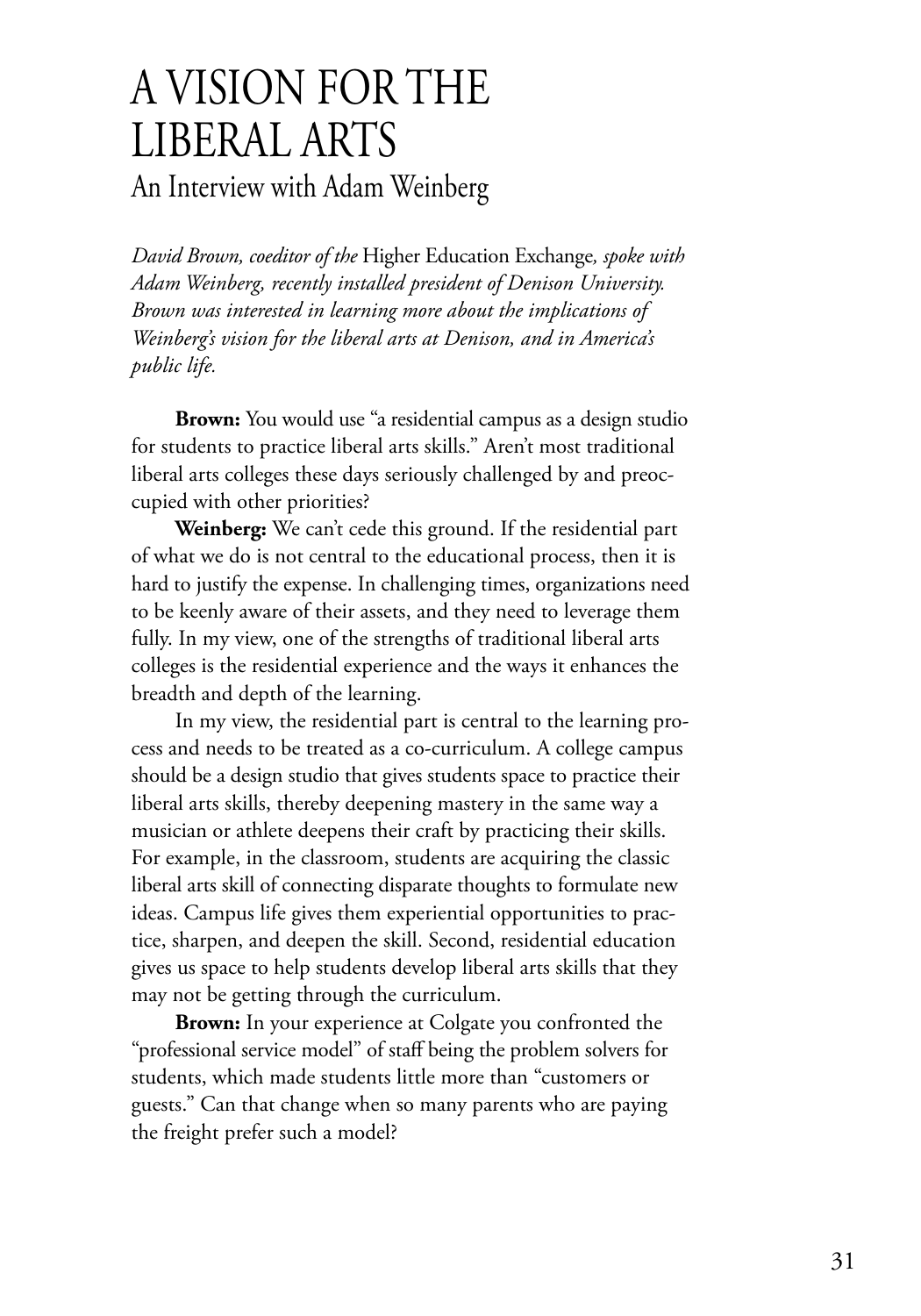*"There is a public narrative in which parents only narrowly care about education as it relates to jobs. That is not true."* 

**Weinberg:** I spend a lot of time talking to parents, and I believe we underestimate them. There is a public narrative, which is promulgated mostly by the media and politicians, in which parents only narrowly care about education as it relates to jobs. That is not true. Of course, parents want their children to be employed when they graduate, but they view the college experience much more broadly. They want their children to have a fantastic fouryear experience filled with personal growth that prepares them for lives marked by personal, professional, and civic success.

Hence, parents want us to help their children explore careers in ways that will lead them to be responsible and productive human beings who contribute to society. They also understand the importance of mentorship and how transformative it can be to spend four years on a college campus with faculty and staff who are role modeling that kind of life. But we have to be much more proactive in helping parents understand a liberal arts college. In other words, we need to give them a roadmap for how to help their children maximize their college experience. We only have ourselves to blame if we don't give them a roadmap and then don't like the path they create!

**Brown:** Please say more about how residence halls can be critical in developing students' capacities for active citizenship.

**Weinberg:** Residential halls are great laboratories for experiments in American democracy. Students arrive on college campuses all over the country and move into residential halls. Each hall has lots of students who bring an array of ethnic, racial, class, sexual orientation, political, and religious backgrounds. They also bring a range of different emotional, AOD (alcohol and other drug), and other issues. For many students, this will be the first time they have shared a room with another person, much less bumped up against so much "difference." We need to capture the educational moments and see beyond residential halls as merely a functional place for housing students.

This generation will inherit communities struggling under the weight of large social and political institutions that are not up to the task of the modern era. They will inherit communities grappling with complex global issues that manifest themselves as local problems, including a lack of jobs, water shortages, and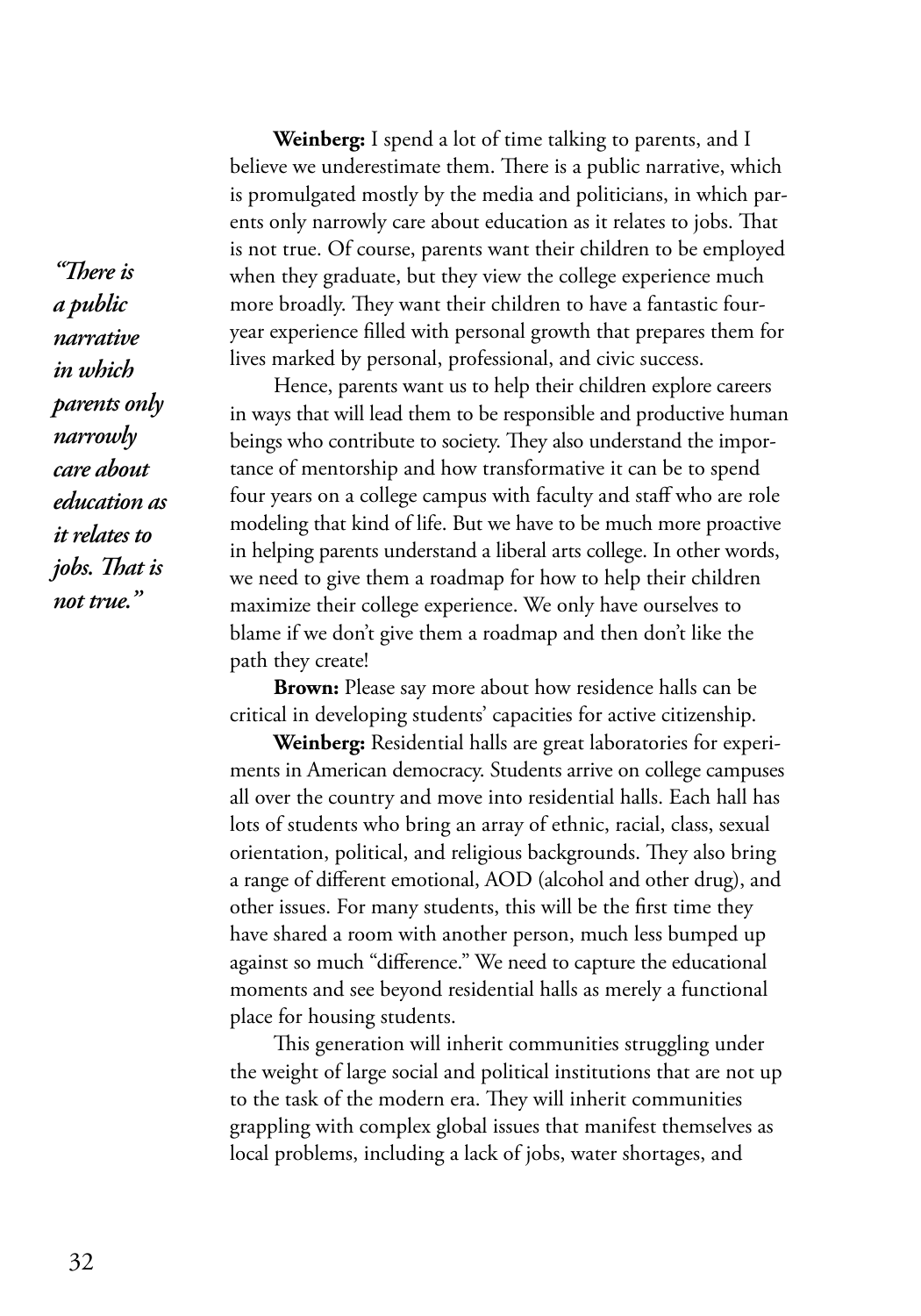racial/ethnic/religious divisions. To meet their civic responsibilities, our students will need the capacity to thrive in diverse environments, embrace change as a daily reality, think outside boxes and across categories; and they must possess a mix of personal attributes, including humility, confidence, persistence, empathy, and communication and conflict-negotiation skills. Residential halls are great places for some of this learning to occur.

To do this, we need to make a few shifts. First, we need to better support our residential hall staff, understanding that they are educators on the front lines of the educational process. Second, we need to move away from training staff and student leaders by using professionalized frameworks that encourage them to think of themselves as "experts solving problems." Instead, we should train staff and students to think and act more like community organizers by using models of public work. And third, we need to "de-layer" residential halls of so many rules. I believe we should seek to replace rules with expectations. In many ways, this is moving toward a model that respects, values, and pushes for student selfgovernance wherever possible. This would lead to some messiness and, often, to some conflict. We would see these as positive learning opportunities, not messy moments to be avoided.

**Brown:** And how are "homestays" a way to develop such capacities?

**Weinberg:** Every student should have the opportunity to live with a family in a community that is vastly different from her or his own. Homestays get us outside our comfort zones in ways that help us to see the texture of family and community. They allow us to see that so many of the key concepts we use to understand the world are socially constructed and, hence, can be reconstructed in new and different ways. Homestays help us to develop humility. ("Others do this differently than I do.") Homestays help us to develop confidence. ("I can adapt to change and learn to love the differences that challenge my comfort zone.") Homestays help us to develop resiliency. ("I made it through something that was scary and overwhelming at first.") In sum, homestays help us develop creativity to live alongside people who are different. They move us from spending too much of our lives avoiding challenge to instead embracing the thrill and fun of vulnerability.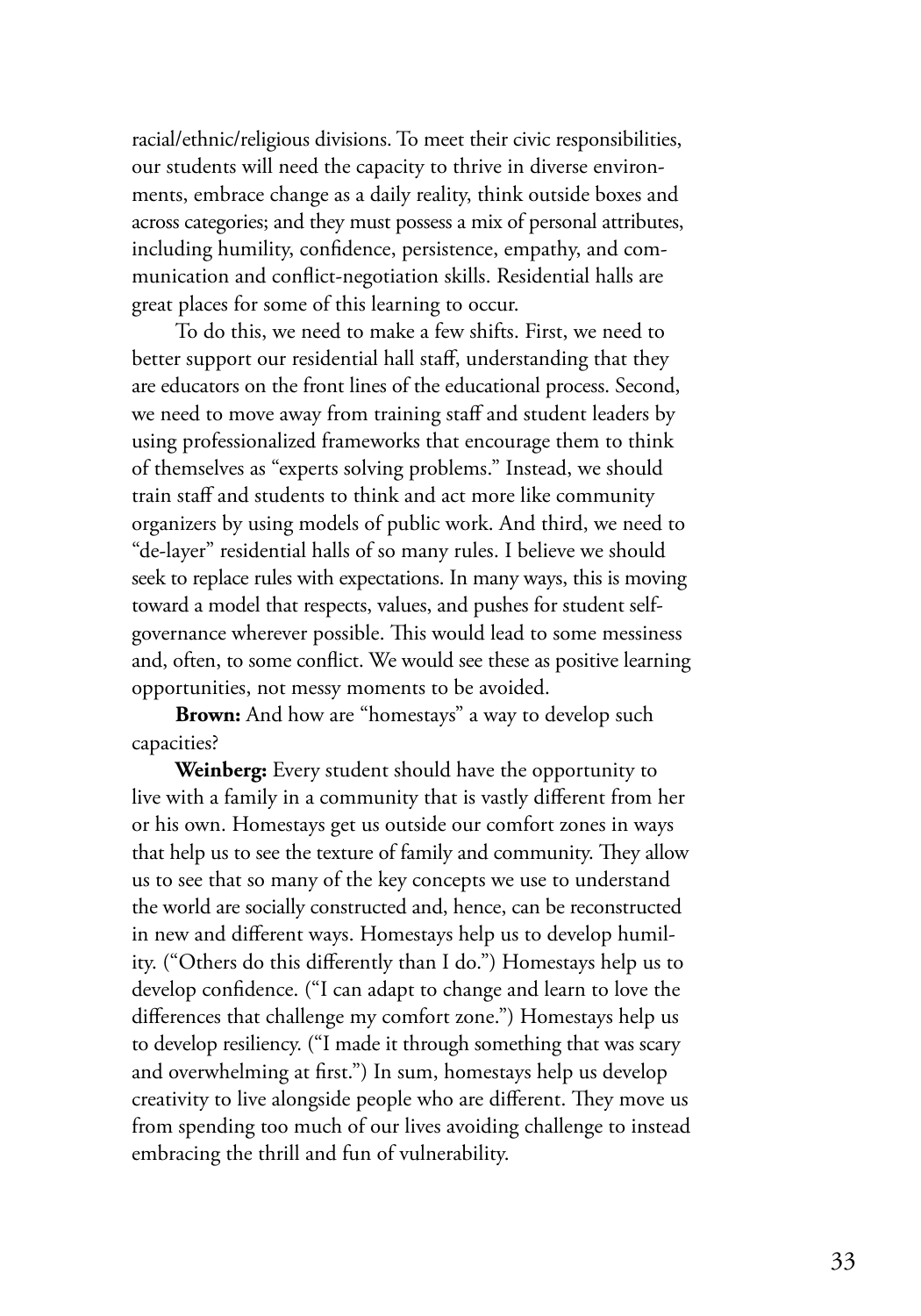**Brown:** Another challenge on the forefront for you is "entrepreneurship and design thinking as a liberal art." Could you help me understand their importance?

**Weinberg:** I just spent eight years helping to lead World Learning, an organization that works with 10,000 young people from more than 150 countries who are on the frontlines of addressing critical global issues. I came away from this experience convinced that the future will be shaped by people who can think and act entrepreneurially, and continuously engage in design thinking.

I mean this in a few different ways: First, entrepreneurship is a mindset. Students learn to see issues not as problems, but as an endless series of opportunities to work with others to engage in creative thinking that leverages existing assets to create things of lasting social value.

Second, entrepreneurship is a set of skills, habits, and values. Entrepreneurship is most interesting when understood not as a business concept but as design thinking—the interweaving of habits, values and skills of creativity, innovation, problem solving, and risk taking. More and more, entrepreneurship is focused on the arts and natural sciences, with a lot of energy directed to environmental and social justice issues. For example, some liberal arts colleges like Denison are exploring social entrepreneurship and/or innovation with social impacts. These programs are focusing on instilling in students the capacity and interest in innovation, creativity, persistence, teamwork, and drawing connections between disparate ideas, concepts, problems, opportunities, places, and people to solve problems.



Third, entrepreneurship is a way to widen the circle. I have become convinced that entrepreneurship resonates with this generation. It is language they find compelling, and it pulls in a wide spectrum of students on our campuses especially more men, who can be an underrepresented cohort in campus-involvement programs at college campuses.

Fourth, entrepreneurship is where the world is going. Most of the interesting work being done around critical global issues is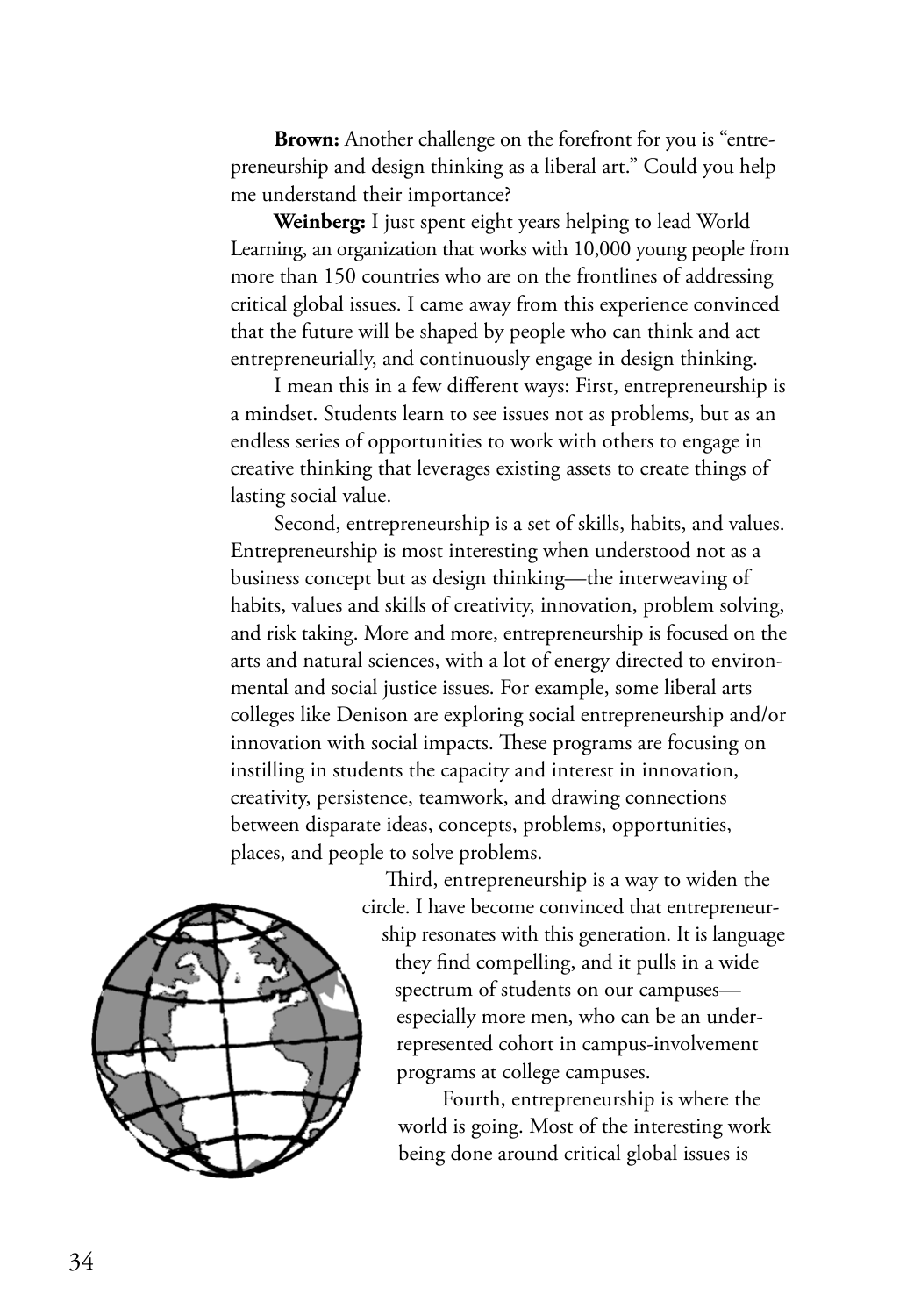taking place at the intersection of markets and social needs. This is emerging terrain of immense importance.

In the liberal arts, we too often get hung up on this question: "Is entrepreneurship business?" I want to change the question. Entrepreneurship is neither for-profit nor nonprofit; it is about creating value. I want to instill within students the skills, values, and habits needed to start new ventures and to transform outdated institutions through entrepreneurial ways of being that create things of lasting value within and across communities.

**Brown:** Given your experience in helping to lead World Learning, what does "getting the 'global' right in U.S. higher education" mean?

**Weinberg:** Global education is imperative for the future of students. In fact, I think you would be hard pressed to find any college in the U.S. that does not claim a globalized curriculum as a goal in its strategic plan. But this is an area where the practice is undercutting the vision.

I worry about the following kinds of things. Fewer than five percent of all U.S. college students have a study-abroad experience. And more worrisome, those going abroad are often going to the wrong places and on very culturally and academically thin programs. The fact that we have virtually no U.S. students studying in China is a serious problem. What does it mean that fewer than two percent of U.S. students studying abroad are choosing to go to India? A large part of the future, I think, will be shaped by relations that either happen or do not happen between the United States, China, India, Russia, Brazil, and other major powers. Very few U.S. students are going to those countries or learning about them during their college careers. Instead, the vast majority of American students are studying abroad in Western Europe, Australia, and New Zealand —all wonderful places, but they are areas where cross-cultural understanding of the west is pretty strong. It is more difficult to have a life-changing cultural learning experience in central London than it is in southwestern Tanzania.

In many ways, the same is true in reverse. The number of international students studying in the United States has also grown, from virtually none in 1950 to more than 800,000 last year. But a recent study showed that 38 percent of international students went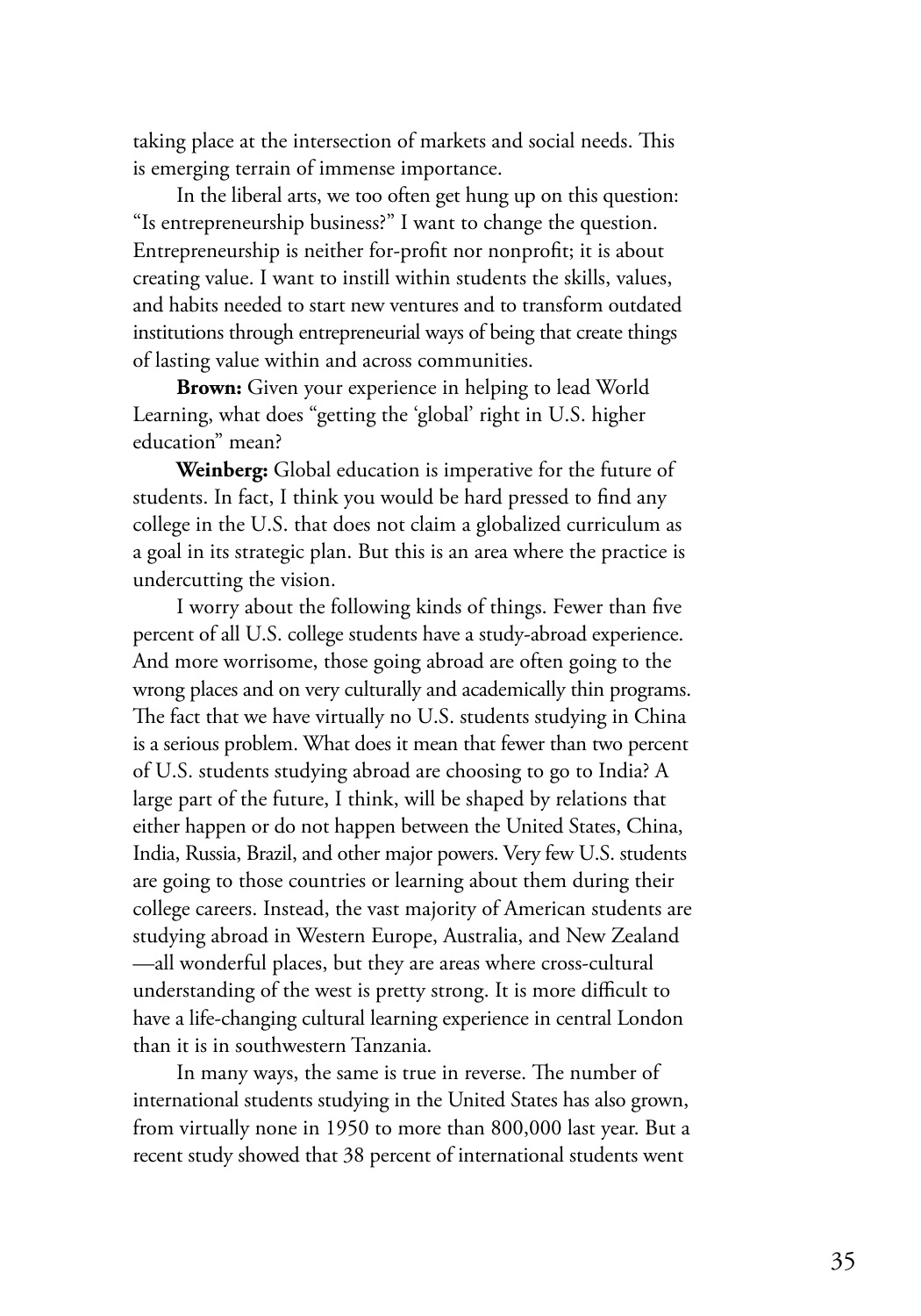back to their home countries having made no real friends in the United States. For Chinese students, which is the largest group in the U.S. and one that I would argue is one of the most important to build relationships with, that figure is even higher. I fear that U.S. colleges and universities send international students back to their home countries with a lesser view of the United States—of who we are and what we stand for.

We need new models for internationalization of higher education that infuse international perspectives, experiences, and content throughout the curriculum. We have to get people into places that are going to be vitally important on the global landscape, and we have to make sure our programs are culturally and intellectually deep. We want students to be culturally challenged so that they are able to form global competency. We also have to enable more students to participate. With 95 percent of U.S. college students never studying abroad, we are unlikely to transform higher education, much less the world. And we have to make sure that our returning students are well integrated so that they are able to help internationalize our campuses. It is part of our ethical principles as an institution of higher education to be good citizens of the world.

To do this, we have to facilitate new relationships between the world's faculty, here and abroad. Many of the efforts around internationalization have been administrator-to-administrator, setting up branch campuses, or creating MOUs between universities. Or they have been focused solely on students, helping to match them to study-abroad programs. I would advocate a radical shift towards connecting faculty and empowering them to imagine new ways of internationalizing our campuses. Denison has recently joined a new initiative of 25 liberal arts colleges, located in 13 countries. The goal is to help faculty develop relationships, and then find ways to link courses, students, and research—finding ways to infuse "the global" throughout everything we do. Our focus is on finding a multiplicity of ways for our faculty across institutions to develop deep and enduring relationships, and then providing support to pilot ideas. As an example, last semester a Denison faculty member linked his class with one in Slovakia. Students practiced conversational skills. They did joint projects. The classes did some online sessions. Through this, the faculty members developed a relationship. Now, the Denison faculty

*"'Public work' is what happens when people come together . . . to create things of lasting social value."*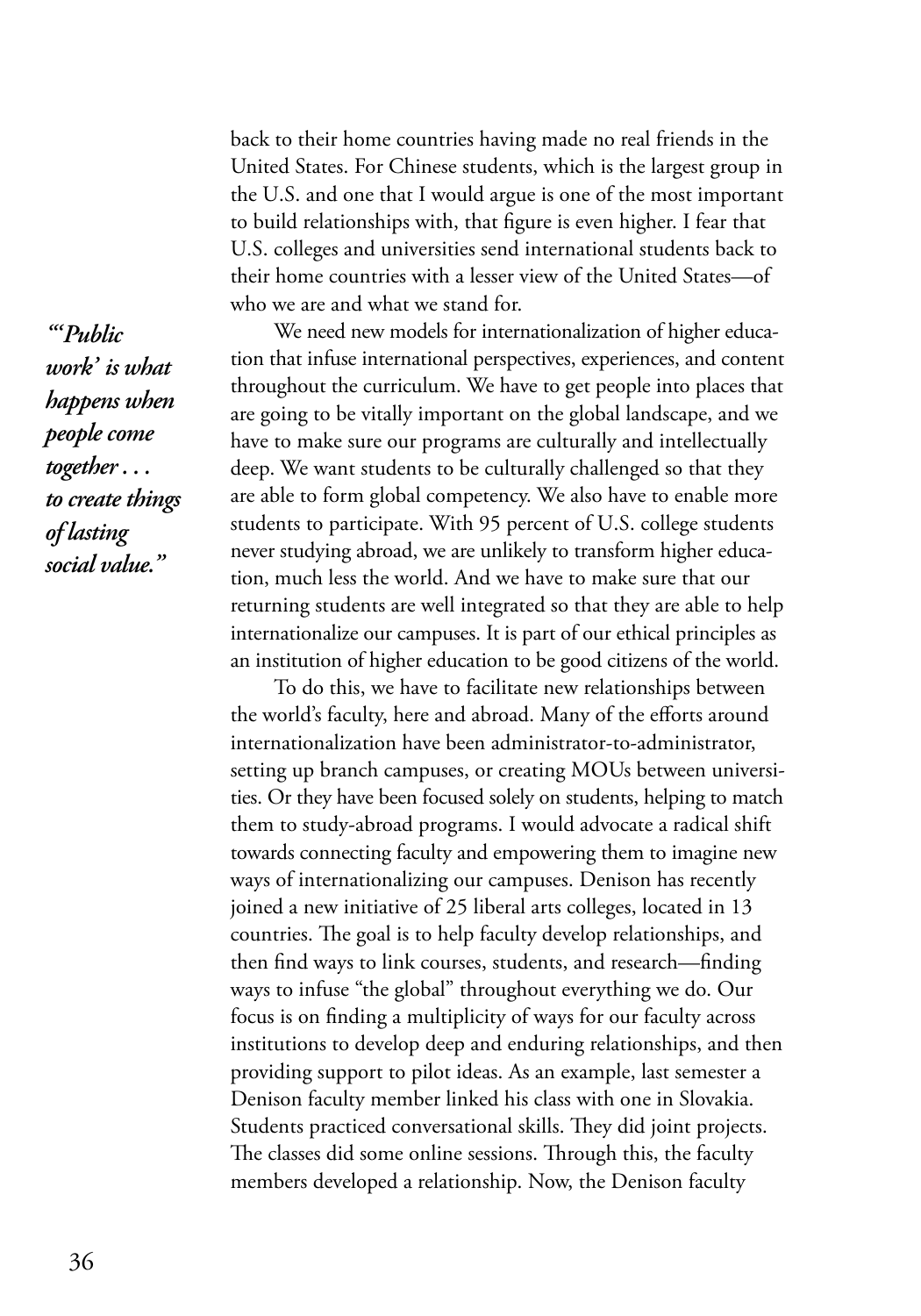member wants to bring their Slovakian colleague to Denison for a week to lecture in classes and to deepen the relationship. I could see this leading to trading students for a semester, undertaking joint research projects, and doing a variety of other activities that globalize the work of our faculty and students.

**Brown:** And you call for "rethinking Campus/Community partnership to expand beyond service to include political and economic activity."

**Weinberg:** For me, "public work" is what happens when people come together within communities and work with others —often with people they don't know, or know but don't like—to create things of lasting social value. It's the magic of locally rooted democratic action. Colleges need to do more than send students out into the community to do service. And we need to do more than just work with established nonprofits, governmental agencies, and other existing formal entities. These are great activities as part of much broader and deeper patterns of action. We need to create long-term partnerships with formal and informal groupings of people in order to be a constant participant in attempts to do public work. This means freeing our staff to be civic participants —even if this means they take time during the workday to devote to civic pursuits. It means encouraging faculty to think about public scholarship as important, valued, and rewarded forms of intellectual work. It means working with locally rooted neighborhood groups or emerging coalitions, which might make us a little nervous because they are unpredictable.

**Brown:** What is Denison doing to better connect faculty and students with the town of Granville where the college resides?

**Weinberg:** Clearly, it starts on campus. We need to find more ways for our faculty and staff to feel support and encouragement to exert citizenship through their work at the university. There is a range of ways that administrators send out signals and construct incentive structures that place obstacles in the ways of our faculty and staff members who want to be citizen-scholars. Do we count public scholarship for promotion and tenure of faculty? Do we free staff to attend civic meetings that take place during the workday? How do we treat staff when they take public stands that might not benefit the college? This requires addressing difficult and deep issues. It takes a willingness to talk openly about incentive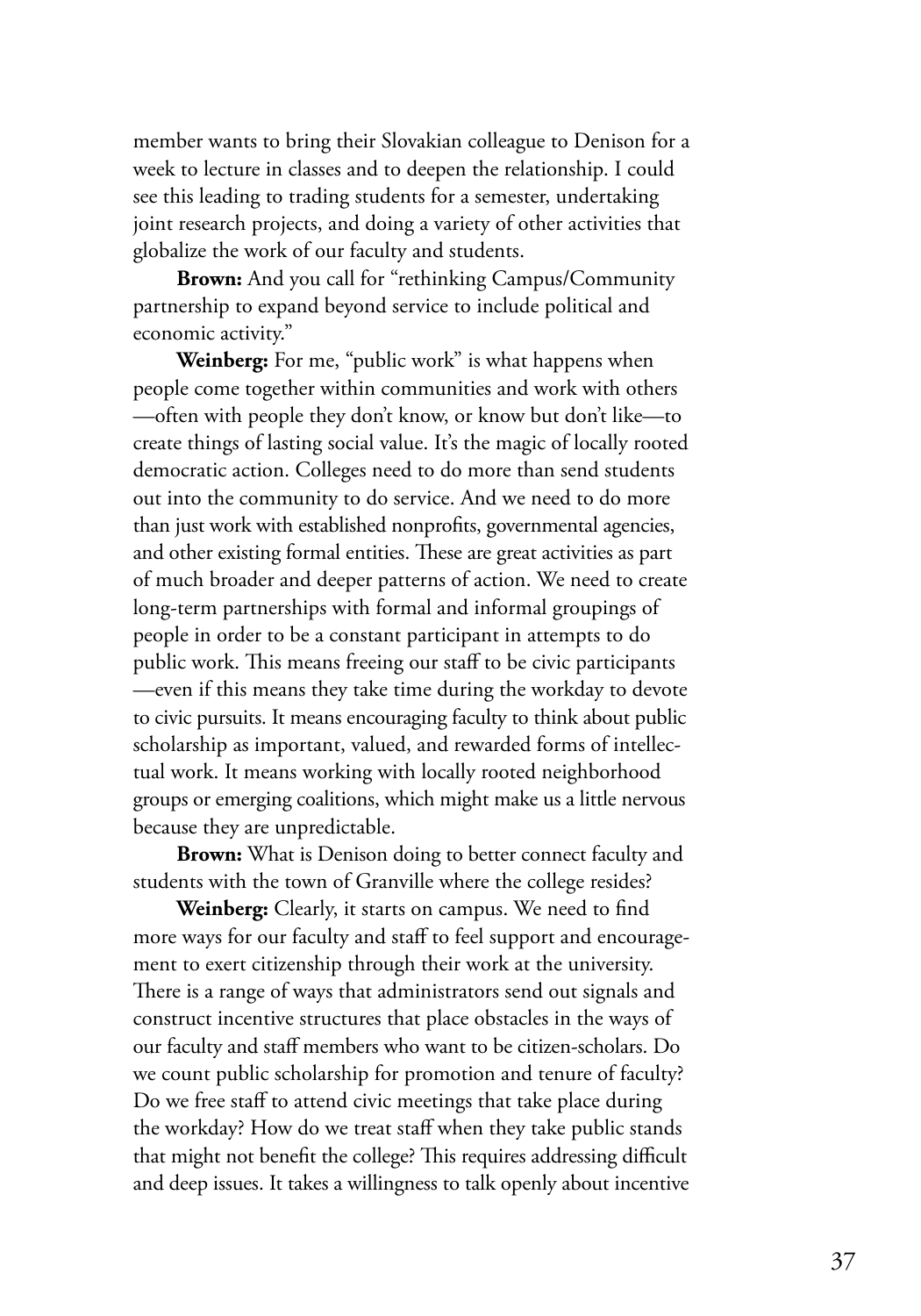structures within our institutions that have mostly pushed faculty and staff to be less engaged with local communities than they ought to be.

But it goes well beyond role modeling on campus. Our students need mentors within the local community. Colleges shape the availability of these role models through the range of decisions we make every day about how to operate. For example, in our local community of Granville, Ohio, we have lots of people trying to expand citizenship through work. They are starting local businesses and stores with an ecological bent; working to develop organic farms; engaging in social entrepreneurship; and/or working as independent professionals who have more time to serve on local boards. If the college supports their work, they will become local mentors and role models for our students.

As a new president, I am operating in ways that will open up more space for effective role models to thrive in our local community. For example, in my initial conversations with civic organizations, I am talking openly about the need to protect the civic fabric of our community by more consciously supporting members of our community who are blending work and citizenship. As part of this work, we are taking initial steps to partner with social entrepreneurs on economic development that creates opportunities for citizenship and work to collide. We are trying to support locally rooted businesses.

These ordinary decisions allow us to role model in ways that open up space for our faculty and staff to act in a similar way. It also creates room for more local community members to be the kinds of coaches and mentors our students need. And it allows us to broaden the range of community projects we are focused on. There are some hidden initiatives to redevelop an old downtown about five miles from campus. It is being led by a loose coalition of entrepreneurs, community activists, main street business owners, and local government folks. The goal is to start with empowering people, not fixing buildings. It is risky for lots of reasons. Where it will go is unpredictable. It may not work. It may become politically contentious at some point. We freed our faculty to work on it and told them not to worry about the risk.

**Brown:** You find "conflict" to be an educative tool. How is that promoted in the work of a liberal arts college?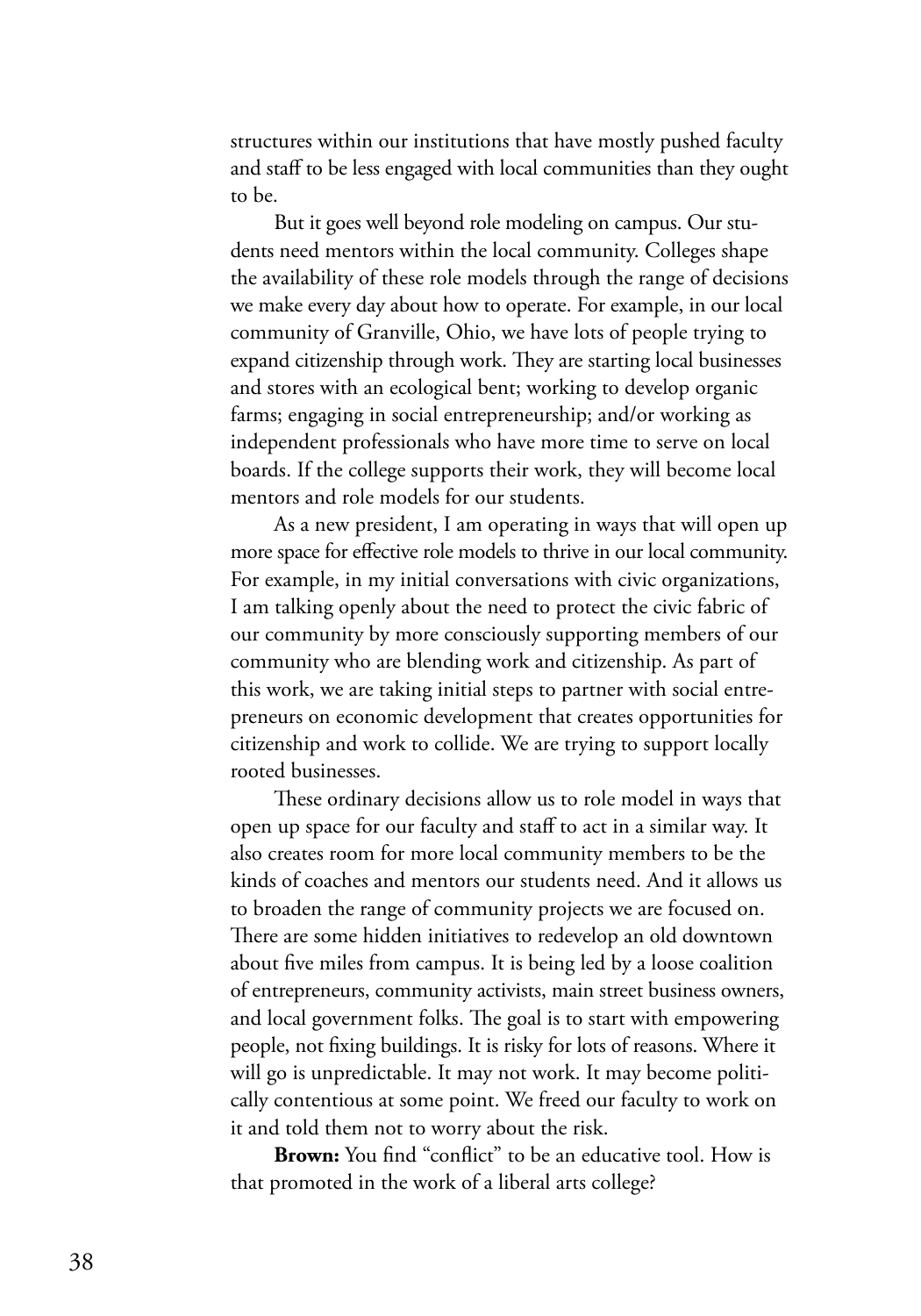**Weinberg:** On most college campuses, there is some sort of controversy each year. When those emerge, we often have teams of administrators, staff, and faculty who step in to try and resolve the issue. We do this because the goal seems to be to make the campus calm. I take an opposite view. I see these moments of conflict as crucial to the educational process. They are moments when we can help students learn to work across difference with others to do public work. The liberal arts are about learning to think broadly, deeply, creatively, and boldly. A liberal-arts education should prepare individuals to work effectively in diverse teams to identify and solve problems in ways that create value and move organizations, communities, and institutions forward.

If anything, colleges should work hard to put the controversial issues on the table and endeavor to keep them there, where people have to interact around them. We should then encourage students to engage. As students engage, faculty and staff should coach and mentor students on how to do it in ways that lead to public work and social outcomes. This is hard work. It takes commitment and time. Often it will mean ignoring negative media spin and other very real pressures to resolve the conflict. Organizations need a clear goal. For me, the goal of a liberal arts college is to educate students by helping them develop the ability to think broadly, deeply, creatively, and boldly, and to connect effortlessly with a variety of people, allowing them to develop and put into action ideas that can positively anchor their lives while strengthening the world around them.

**Brown:** Tell me more about all the attention on careers and what this means for civic work.

**Weinberg:** Students are graduating into a competitive world and they are often doing so with debt. Jobs matter, and students crave jobs that matter.

We need to focus on preparing students for the professions broadly, including work in nonprofits, education, and socially responsible businesses, and for becoming social entrepreneurs. We also need to prepare students to work as professionals who act with others, not *on* others. We have an opportunity to produce a generation of doctors, lawyers, financial investors, and others who approach their jobs as citizen professionals, who are keenly aware of and interested in doing their jobs in ways that have a positive social impact. Harry Boyte has a wonderful new book out on this topic!

*"I see these moments of conflict as crucial to the educational process."*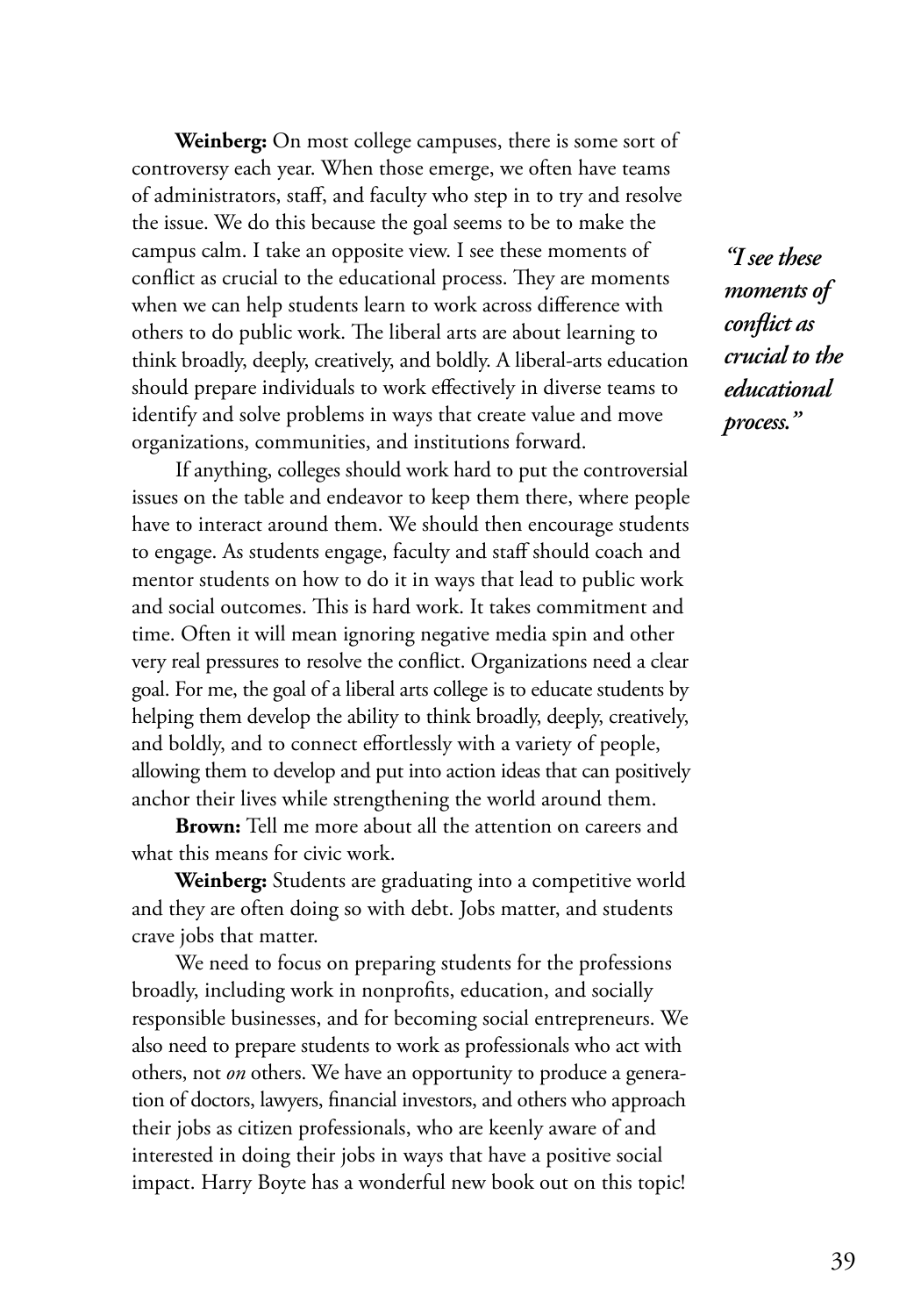The boundaries and categories, for this generation, are blurring in exciting ways. The rise of social-impact investing and social entrepreneurship are two examples of what could be deeply exciting transformations of the professions. To make this shift requires some complex shifts. We need to shift how professionals see themselves in relation to others and as citizens. We need to train students to be professionals who do not compartmentalize their roles as citizens into "professional workers by day and citizens by night." Second, when professionals act in the community, do they act *for* the community, or are they partners who act *with* the community?

This requires rethinking the career-development process. Starting with orientation, we need to create a more conscious connection between the curriculum and career development by framing large questions about human history and students' places in it. The firstyear experience should be filled with classes that explore the classic liberal-arts issues. We then need to build on those classes during the sophomore and junior years to get students to draw connections between liberal arts frameworks and skills and real conversations about careers, jobs, and professions. In other words, we need more thoughtful and intentional ways to connect classes to create an arc that helps students develop clear views about how civic lives are led through the professions, not as an addendum to a professional life.

We also need a fresh look at the ways we on-board students into their first jobs and ultimately into a profession. We need to connect them with alumni who can speak about jobs and about the wide range of ways people blend professions and public work. We need to move past the current categories that lead us to bring in alumni who work in the nonprofit sector to speak to the civically oriented students, and then bring in alumni who work in the private sector to talk to students who have more material goals. Why not blend the two? Why not expose students to alumni who are working throughout the professions to build meaningful lives where public work is infused throughout their work lives? We need to give people permission and space to make the hidden visible to our students as part of a larger process of linking jobs to citizenship and public work.

At Denison, we are at the very middle of a robust and vibrant conversation about how to move in this direction. We are reexamining the first year to make sure we are effectively getting students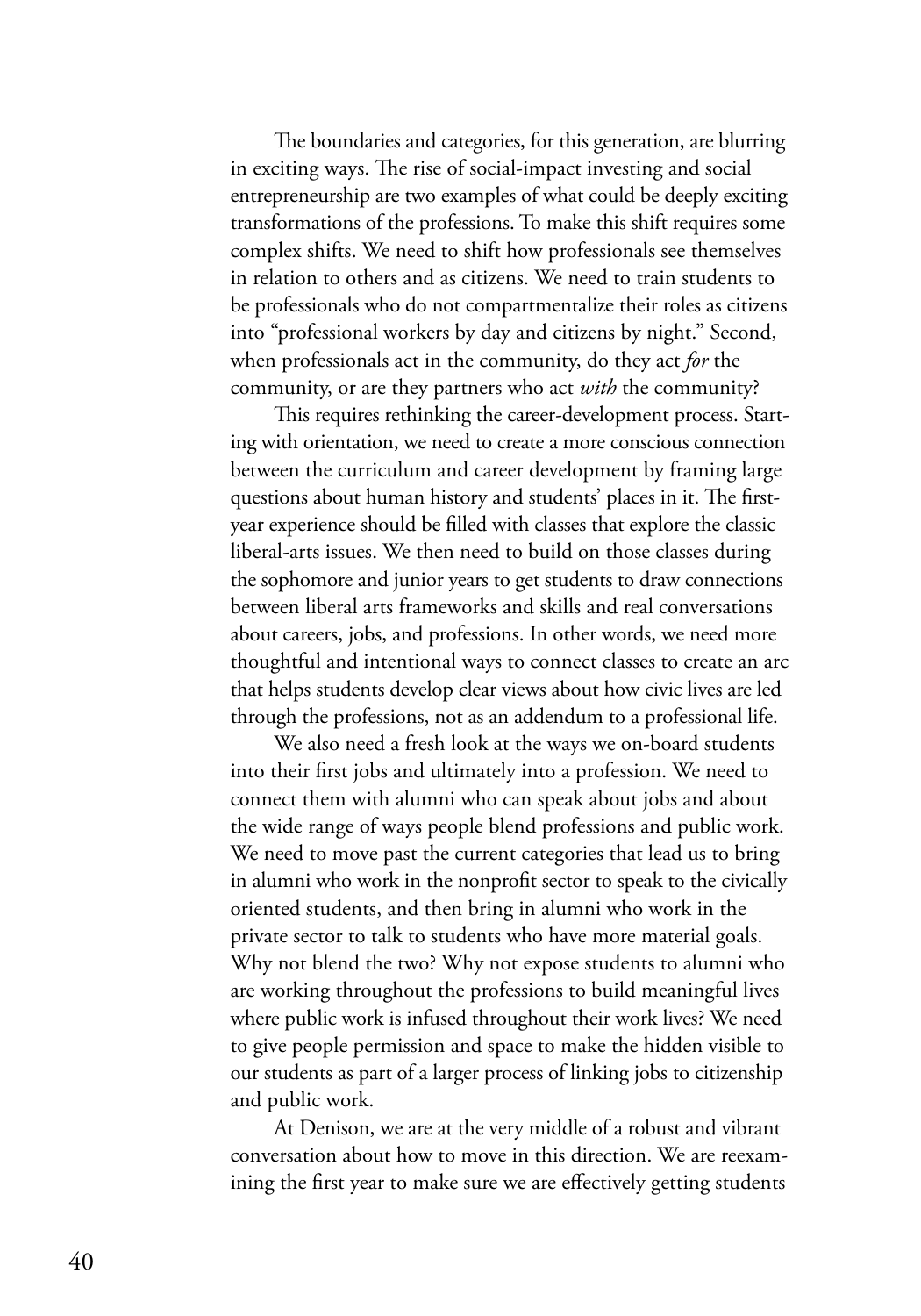to ask big questions as a way to unearth and upend assumptions, freeing their minds to explore and imagine. We are taking a hard look at the sophomore year to find places that get students to make better decisions about academic majors, because this is another place where students start to form decisions about jobs that bifurcate work and citizenship. We are asking how we can use the time between semesters to expose students to alumni and parents through internships, externships, and profession-specific training. And we are examining new language and forms of mentorship that help students understand the arc of career, helping students to better understand that the first few years out of college are a time to take some risk and explore.

**Brown:** Thank you, Adam, and we wish you well.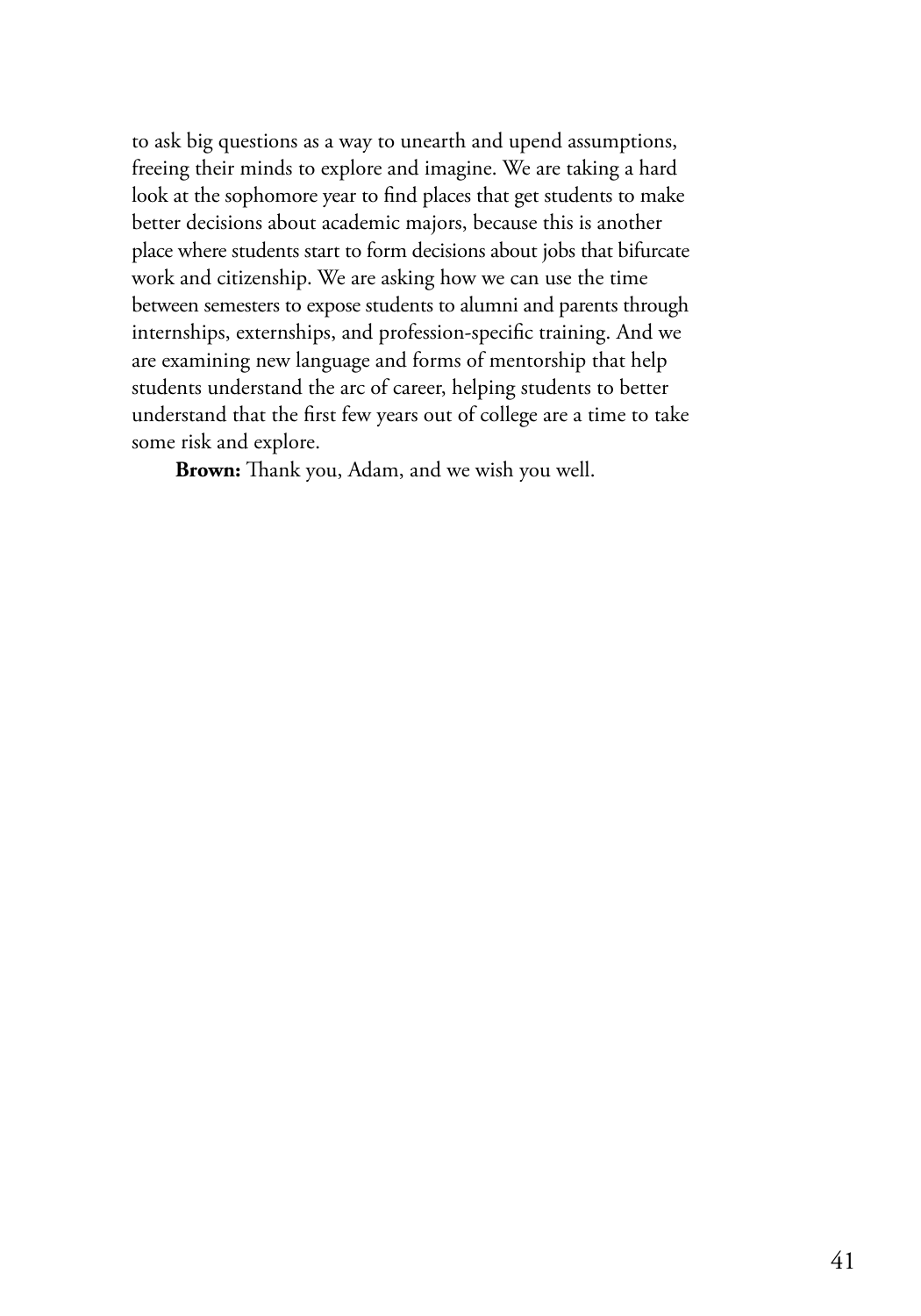### **CONTRIBUTORS**

Theodore R. Alter is professor of Agricultural, Environmental, and Regional Economics and codirector of the Center for Economic and Community Development in Penn State's Department of Agricultural Economics, Sociology, and Education. He is program head for Penn State's Intercollege Minor in Civic and Community Engagement and Scholar-in-Residence with the Penn State Sustainability Institute. He also serves as Adjunct Research Fellow in the School of Law at the University of New England in Australia. Alter's research and teaching focus on community and rural development, institutional and behavioral economics, and public scholarship and civic engagement in higher education.

Richard M. Battistoni is a professor of political science and public and community service studies at Providence College, where he also serves as the director of the Feinstein Institute for Public Service. An accomplished practitioner and scholar of the role of education in a democratic society, Battistoni researches service learning, citizenship education, community organizing, and democratic theory and practice.

Jeffrey C. Bridger is a senior scientist with the Department of Agricultural Economics, Sociology, and Education in Penn State's College of Agricultural Sciences. He frequently teaches undergraduate courses in community, environment, development, and rural sociology. Bridger's work focuses broadly on community interaction, sustainability, and barriers to community agency, and has contributed to the methodological use of narratives as an explanatory tool for gaining a deep understanding of communities.

David W. Brown is coeditor of the *Higher Education Exchange* and coedited two recent Kettering publications, *Agent of Democracy* and *A Different Kind of Politics*. He taught at Yale's School of Management and New School's Milano Graduate School. Brown is the author of *Organization Smarts* (Amacom 2002), *The Real Change-Makers: Why Government is Not the Problem or the Solution* (Praeger 2012), and *America's Culture of Professionalism: Past, Present, and Prospects* (Palgrave Macmillan 2014).

Romand Coles is the Frances B. McAllister Chair and director of the Program for Community, Culture, and Environment at Northern Arizona University, where he is a leader in the democratic education initiative discussed in his essay in this volume. He has collaborated with the Kettering Foundation, the American Commonwealth Partnership, and the American Democracy Project. Coles is the author of several books, including *Beyond Gated Politics: Reflections for the Possibility of Democracy* (University of Minnesota Press 2005); *Christianity, Democracy, and the Radical Ordinary: Conversations between a Radical Democrat and a Christian* (with Stanley Hauerwas, Wipf and Stock 2008); and *Visionary Pragmatism: Toward Radical and Ecological Democracy* (forthcoming from Duke University Press).

Paloma Z. Frumento is a research associate with the Department of Agricultural Economics, Sociology, and Education in Penn State's College of Agricultural Sciences. Her research interests include democracy and collective action, community arts and education, paradigms of development, empowerment theory, and emerging technologies and public policy.

Lorlene Hoyt is the director of Programs and Research for the Talloires Network, a global coalition of engaged universities. She is also an associate research professor in the Department of Urban and Environmental Policy and Planning at Tufts University and a visiting scholar at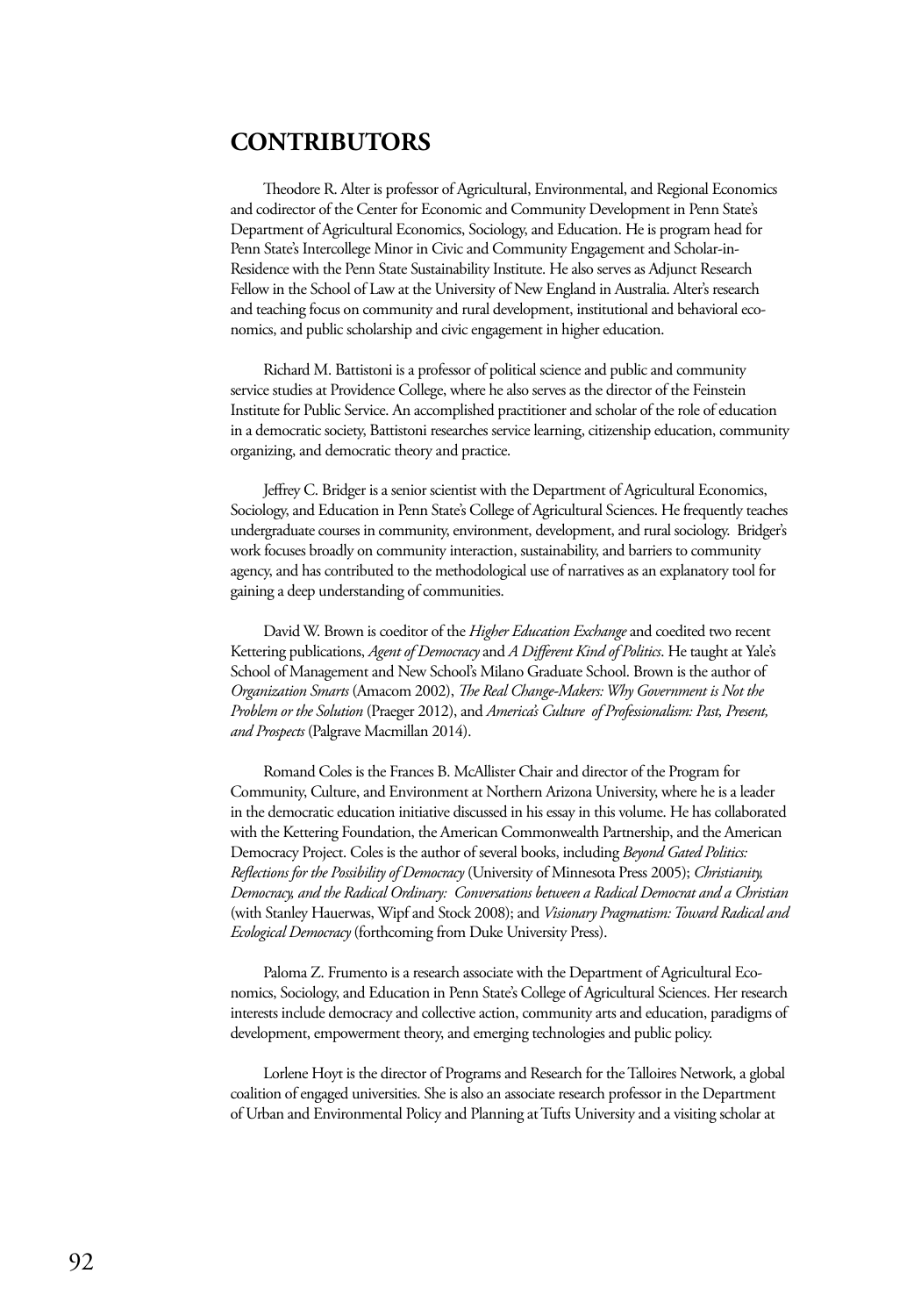the University of Massachusetts, Boston's New England Resource Center for Higher Education. From 2002-2011, Hoyt was an assistant, then associate, professor of Urban Studies and Planning at the Massachusetts Institute of Technology, where she founded MIT@Lawrence, an award-winning city-campus partnership with the city of Lawrence, Massachusetts.

David Mathews, president of the Kettering Foundation, was secretary of Health, Education, and Welfare in the Ford administration and, before that, president of the University of Alabama. Mathews has written extensively on Southern history, public policy, education, and international problem solving. His books include *Politics for People: Finding a Responsible Public Voice* (University of Illinois Press 1999), *Reclaiming Public Education by Reclaiming Our Democracy* (Kettering Foundation Press 2006), and *The Ecology of Democracy: Finding Ways to Have a Stronger Hand in Shaping Our Future* (Kettering Foundation Press 2014).

Marietjie Oelofsen is a Kettering Foundation resident researcher from South Africa. Her research focuses on talking and listening as devices for political communication and political participation. She will submit her PhD dissertation in media studies this fall at Rhodes University in South Africa. Oelofsen has published papers in the *Global Media Journal-African Edition* and in *Communicatio: South African Journal for Communication Theory and Research*.

Blase Scarnati is the director of First and Second Year Learning at Northern Arizona University, which includes the First Year Seminar-Action Research Teams Program. He is also a codirector of the First Year Learning Initiative and associate professor of musicology in the School of Music at NAU. Scarnati has collaborated with the Kettering Foundation, the American Commonwealth Partnership, the American Democracy Project, *The New York Times* Center for Strategic and International Studies, and the American Association of State Colleges and Universities.

Claire Snyder-Hall writes popular and scholarly texts on issues of concern to democrats and others. She served as research deputy for the Kettering Foundation on the faculty happiness and civic agency project. A former associate professor of political theory, Snyder-Hall holds a PhD from Rutgers University and a BA cum laude from Smith College. She resides in Rehoboth Beach, Delaware.

Adam Weinberg is the president of Denison University. He began his career at Colgate University, where he also served as dean of the College. Most recently, Weinberg served as president of World Learning, a global organization that runs international education, exchange, and development programs in more than 70 countries. Weinberg is a sociologist by training and has published extensively on civic engagement and higher education.

Deborah Witte, a program officer with the Kettering Foundation, is coeditor of the *Higher Education Exchange*. She also directs the foundation's collaborative research with Russian nongovernmental organizations. Witte serves on the executive committee, as well as the board, of the Southwestern Ohio Council for Higher Education (SOCHE) and the Ohio Humanities Council. She received her PhD in Leadership and Change from Antioch University.